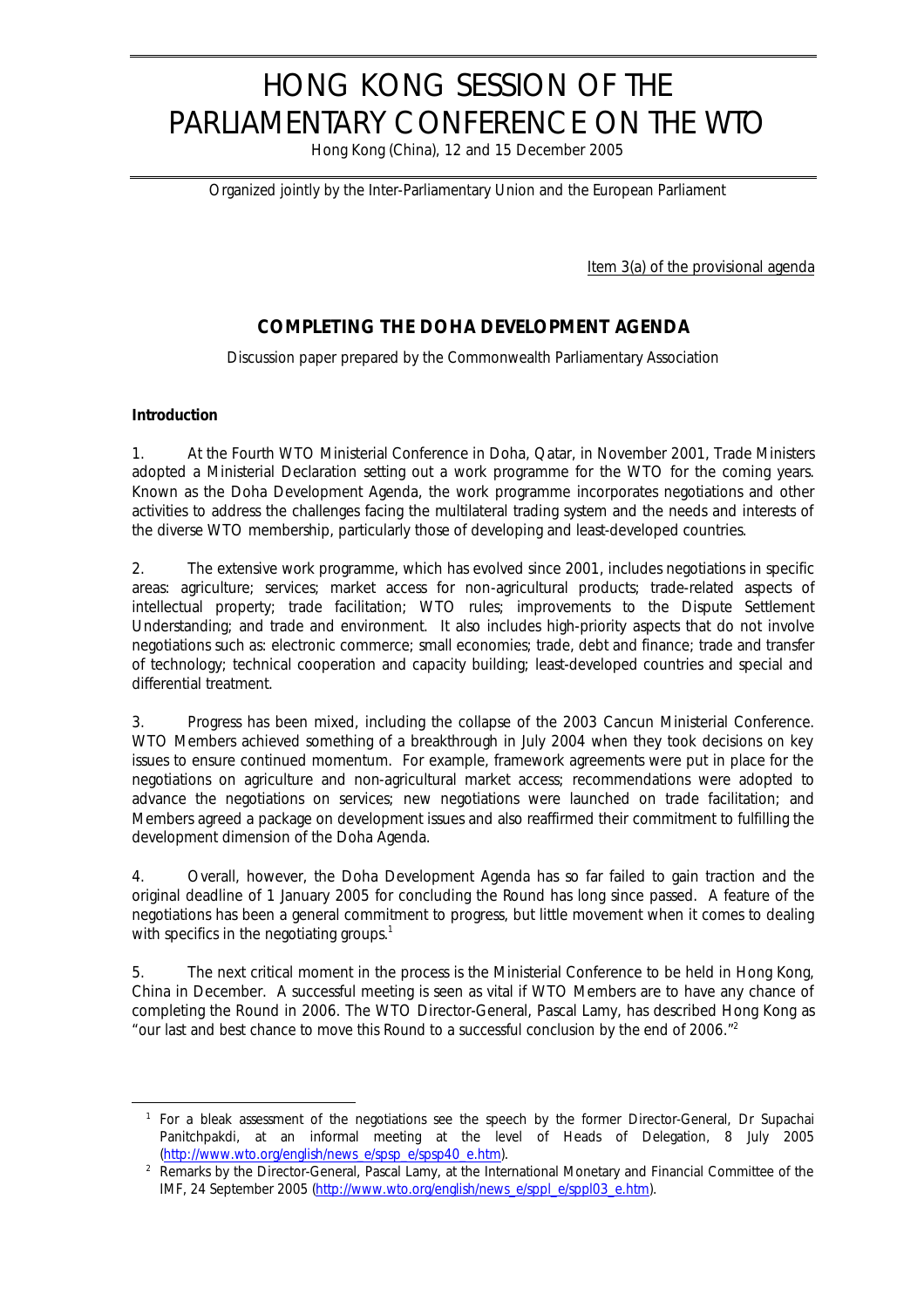6. Generally summarised, the objectives for the Hong Kong, China Ministerial are as follows: agreement on 'modalities' for trade in agriculture and industrial products, a critical mass of market access opening offers for trade in services, significant progress in areas such as rules and trade facilitation, and a proper reflection on the development dimension. In the view of WTO Members, this would provide a springboard for the final negotiations. If Ministers succeed in Hong Kong, officials and trade negotiators in Geneva will be able to work on the specifics of the final deal.

#### **Closing the Doha Round**

7. There are many important issues under the Doha Development Agenda, but progress in the following areas is seen as critical to moving the negotiations forward - agriculture, cotton, market access for non-agricultural products, trade in services, trade facilitation and special and differential treatment.

8. While progress to date has been disappointing, some aspects already agreed show the importance of bringing the Doha Round to a successful conclusion. For example, WTO Members have agreed already to abolish all forms of agricultural export subsidies; they just need to decide on an enddate. Also in the area of agriculture, WTO Members have agreed there should be substantial reductions in trade-distorting domestic support and significant improvements in market access, especially for poorer countries; they just need to agree on the specifics. Furthermore, for least-developed countries it has been decided already that they will not be required to make commitments to reduce tariffs on either agricultural or manufactured imports. Thus, while the Doha Round remains a work in progress, its potential is evident.

9. Opening his first Trade Negotiations Committee meeting on 14 September 2005, Director-General Lamy summarised the essential key issues which need to be resolved in Hong Kong*<sup>3</sup>* .

*"I will start with Agriculture. Let me highlight some points where progress is needed urgently. In export competition, we need to prepare agreement by Hong Kong on an end date for the elimination of export subsidies, plus the issue of parallelism for exporting state trading enterprises, export credits and food aid.*

*On domestic support, we also need a clear understanding on what will be done, which in my view must include the reduction commitments and, in particular, a tiered formula for reductions of the final bound total Aggregate Measure of Support (AMS). As we all know, this presupposes agreement on the Blue Box and Green Box criteria<sup>4</sup> .*

*On market access, we also need a solid package, which is of equivalent ambition. This means a tiered formula for tariff cuts together with certain flexibilities, in particular the selection and treatment of sensitive products and of special products.*

*In NAMA, the core elements, as I see them, are (1) formula, (2) flexibilities and (3) unbound tariffs … However, within these three core elements there are issues which are clearly going to require a lot of work, and we need to find the right balance between the formula and the flexibilities. Other elements, such as preference erosion, the sectoral component and nontariff barriers, also need to be part of the Hong Kong picture in my view.*

*In Services, what is new, as compared to previous rounds, is the importance that a number of developing countries attach to it, which in itself should suffice to energize this part of the negotiations. From now until Hong Kong, Members should develop different approaches in*

<sup>3</sup> Lamy opens "new phase" in trade talks, 14 September 2005

<sup>(</sup>http://www.wto.org/english/news\_e/news05\_e/tnc\_stat\_lamy\_14sep05\_e.htm).

<sup>4</sup> In WTO terminology, subsidies in agriculture are identified by three "boxes": Amber, Blue and Green. All domestic support measures considered to distort production and trade (with some exceptions) fall into the amber box; support that would normally be in the amber box, is placed in the blue box if the support also requires farmers to limit production; and green box subsidies must not distort trade, or at most cause minimal distortion. For further information see http://www.wto.org/english/tratop\_e/agric\_e/agboxes\_e.htm.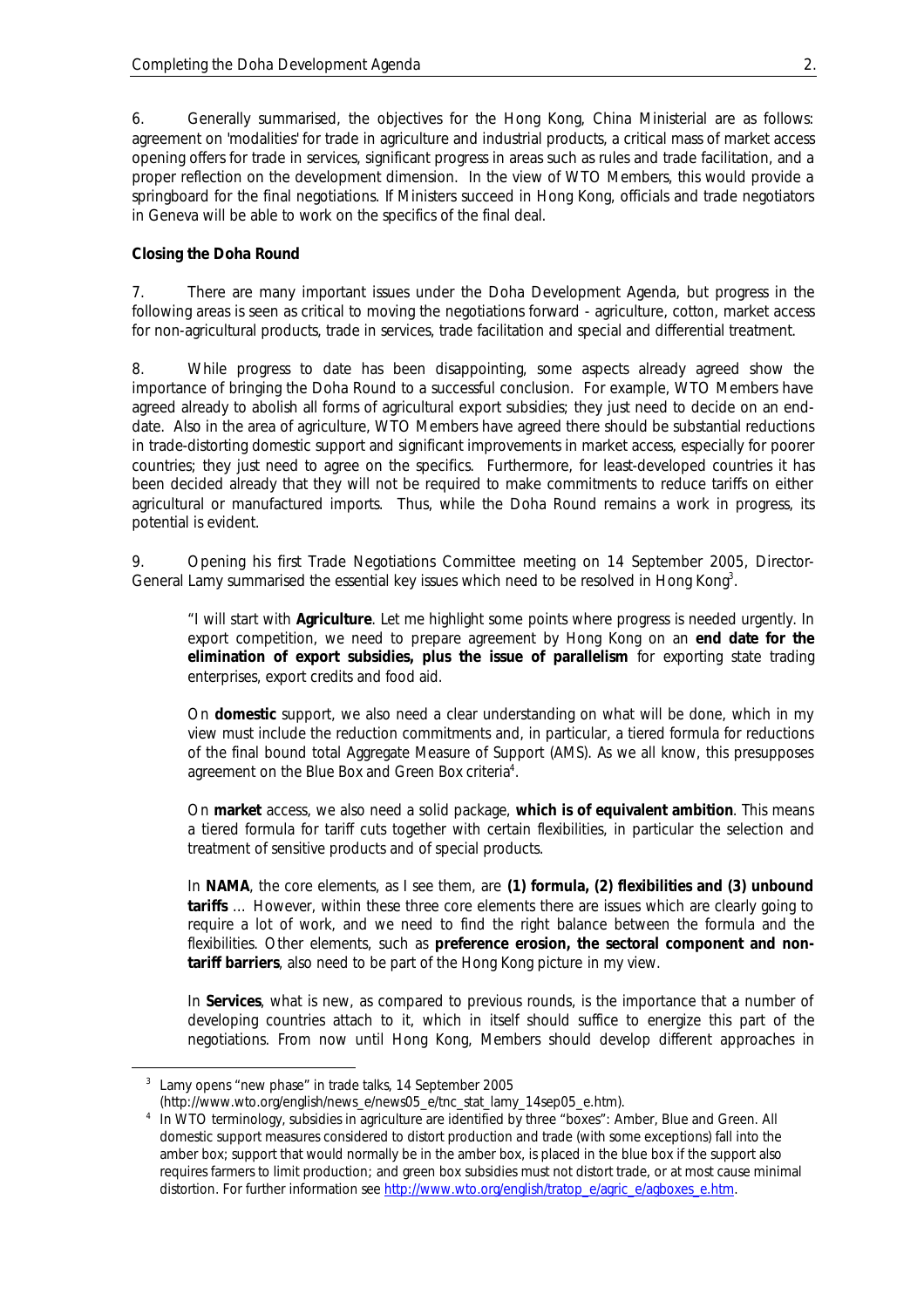*services, leading to an increased number and to an enhanced quality of the commitments. What we must have are commitments which effectively open trade in services, with the corresponding improvements in the rule-making area.*

10. One conclusion of a recent video-conference involving Parliamentarians was that the development promise of the Doha Round would be affected by the extent the final result really provides effective trade liberalization in the area of market access for agricultural products. The lack of movement in market access is therefore of concern. A major issue is the definition of sensitive products or special products for the developing countries. Leaving out only a small portion of these products from effective liberalization could potentially cause the market access gains to evaporate.<sup>5</sup> Cotton is an important commodity for developing countries and in the 2004 Framework members agreed to give trade-distorting policies affecting cotton special attention. Progress in this issue will need to be made in Hong Kong.

11. The services negotiations are also at a vital junction. The focus to date on agriculture may have overshadowed the importance of services with the result there has been little substantial progress in these negotiations. As of September 2005, 92 offers have been submitted – an improvement in quantity if not in quality. The Director-General is urging members to *"aim higher [as] trade in services is not only important because of the value of the actual services being exchanged, but because the existence of* efficient and competitive services in a country is the indispensable foundation for absolutely any form of *trade".* <sup>6</sup>

12. The 2004 Framework Agreement also launched new negotiations in Trade Facilitation, where a wide range of ideas exist for expediting the movement, release, and clearance of goods that cross borders. Developing countries are to be provided with technical assistance to implement the results that are reached.

13. Movement on issues such as services and trade facilitation have been stalled by the lack of progress in agriculture and for a real breakthrough in the overall negotiations key countries such as the US, EU and Japan will need to move away from their defensive positions – the question is by how much. On 10 October 2005, the US made a new proposal which includes a 60% reduction in the levels of farm supports and a 53% reduction in trade-distorting subsidies, as well as steep cuts to tariffs. This has generated some momentum although it has received a cool response from some EU countries and Japan.

# **The Commonwealth Perspective<sup>7</sup>**

 $\overline{a}$ 

14. The 2003 Aso Rock Commonwealth Declaration on Development and Democracy: Partnership for Peace and Prosperity included a Statement on Multilateral Trade. The statement called for *"Positive outcomes … in the areas of agriculture, non-agricultural market access, services, implementation issues* and special and differential treatment. On agriculture, we call for the early phasing out of all forms of *export subsidies, substantial reductions in trade-distorting domestic support and significant improvements in market access. In the area of industrial products, tariff escalation and tariff peaks must be addressed, as they are a major impediment to development. Finally special and differential treatment must be made precise, effective and operational in all WTO agreements".*

15. The Commonwealth Secretary-General has called for renewed political momentum and a genuine commitment to a development round, particularly from the US and European Union: *"only the US and EU can provide the leadership required at this stage to deliver the development dividends envisaged in the Doha Round. We need to fix the date for the elimination of agricultural export subsidies and set timetables for the removal of other trade-distorting subsidies and steep reductions in tariffs. It is* 

<sup>&</sup>lt;sup>5</sup> Minutes from Video Conference February 21, 2005 jointly organized by PNoWB Trade and the World Bank.

<sup>&</sup>lt;sup>6</sup> Speech to the Steering Committee of the Parliamentary Conference on the WTO, 22 September

<sup>(</sup>http://www.wto.org/english/news\_e/sppl\_e/sppl02\_e.htm).

 $7$  This section is based on material supplied by the Commonwealth Secretariat.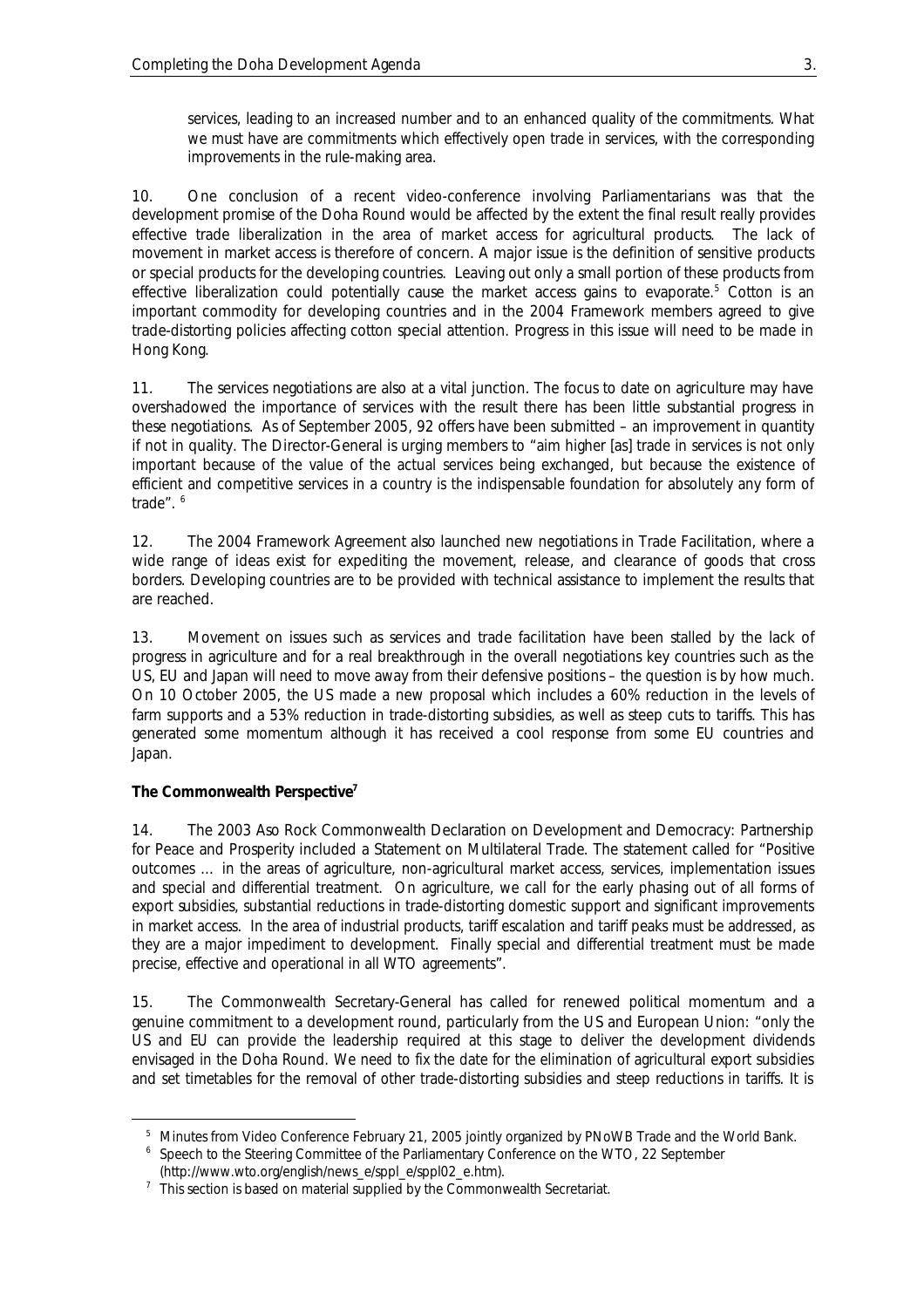*important that the US and EU do not give with one hand and take away with the other by increasing other forms of agricultural support" 8*

16. From the Commonwealth's perspective, the Doha Round can enhance the benefits to developing countries from world trade through the following:

*Market Access Negotiations:*

- A commitment by developed countries to increase market access for their goods and services into developed country markets taking into account the negative effects of MFN tariff liberalisation on existing margins of preference for products currently enjoying preferential treatment;
- A commitment by developed countries to reduce, with a view to eliminating, export subsidies applied to products of export interest to developing countries taking into account the potential negative affect on net-food importing countries;
- A commitment by developed countries to substantially reduce their overall levels of domestic support for products of export interest to developing countries;
- Problems related to Rules of Origin as well as Sanitary and Phytosanitary Standards should be addressed to enable the EU's Everything But Arms and the USA's Africa Growth and Opportunity Act initiatives to be more effective. There is a need to move to a harmonised set of rules of origin and standards.

*Services*

• Greater commitment by developed countries to services liberalisation in low-skilled labour intensive services sectors (construction, shipping services and health services) and in particular, temporary movement of natural persons).

*Special and Differential Treatment*

• A 'truly developmental' round can be achieved through an agreement by developed countries, at this round of negotiations, to operationalise and provide to developing countries effective and meaningful special and differential treatment commitments on each of the issues negotiated.

17. The issue of Special and Differential Treatment (provisions which give developing countries special rights), must be resolved to the satisfaction of developing countries if they are to be integrated into the multilateral trading system. A number of developing countries have submitted proposals and there is hope that progress is possible; however, the Director-General has urged developing and leastdeveloped countries *"to concentrate and focus their efforts in ensuring that the areas being currently negotiated include S&D provisions that are "precise, effective and operational"".<sup>9</sup>*

18. The Commonwealth has also called for the establishment of a finance adjustment mechanism, provided in tandem with the WTO negotiations, to assist developing countries, particularly small states that incur adjustment costs arising from multilateral trade liberalisation. Such a facility would compensate the relatively small number of countries which will suffer disproportionate economic harm, thus relieving protectionist pressures in the WTO's poorer member states and lessening frictions in the current round of multilateral trade negotiations.

# **Gender Dimension of Trade**

 $\overline{a}$ 

19. Women are more vulnerable to poverty than men and access to global markets is essential if women are to be empowered to work their way out of poverty. The Commonwealth is placing special

<sup>&</sup>lt;sup>8</sup> Commonwealth calls for Follow up on Breakthrough in Doha Development Round, 12 October 2005 (http://www.thecommonwealth.org/Templates/System/LatestNews.asp?NodeID=146308).

<sup>9</sup> Review of Developments and issues in the post-Doha work programme of particular concern to Developing Countries, UNCTAD, Palais des Nations, 6 October 2005 (http://www.wto.org/english/news\_e/sppl\_e/sppl05\_e.htm).